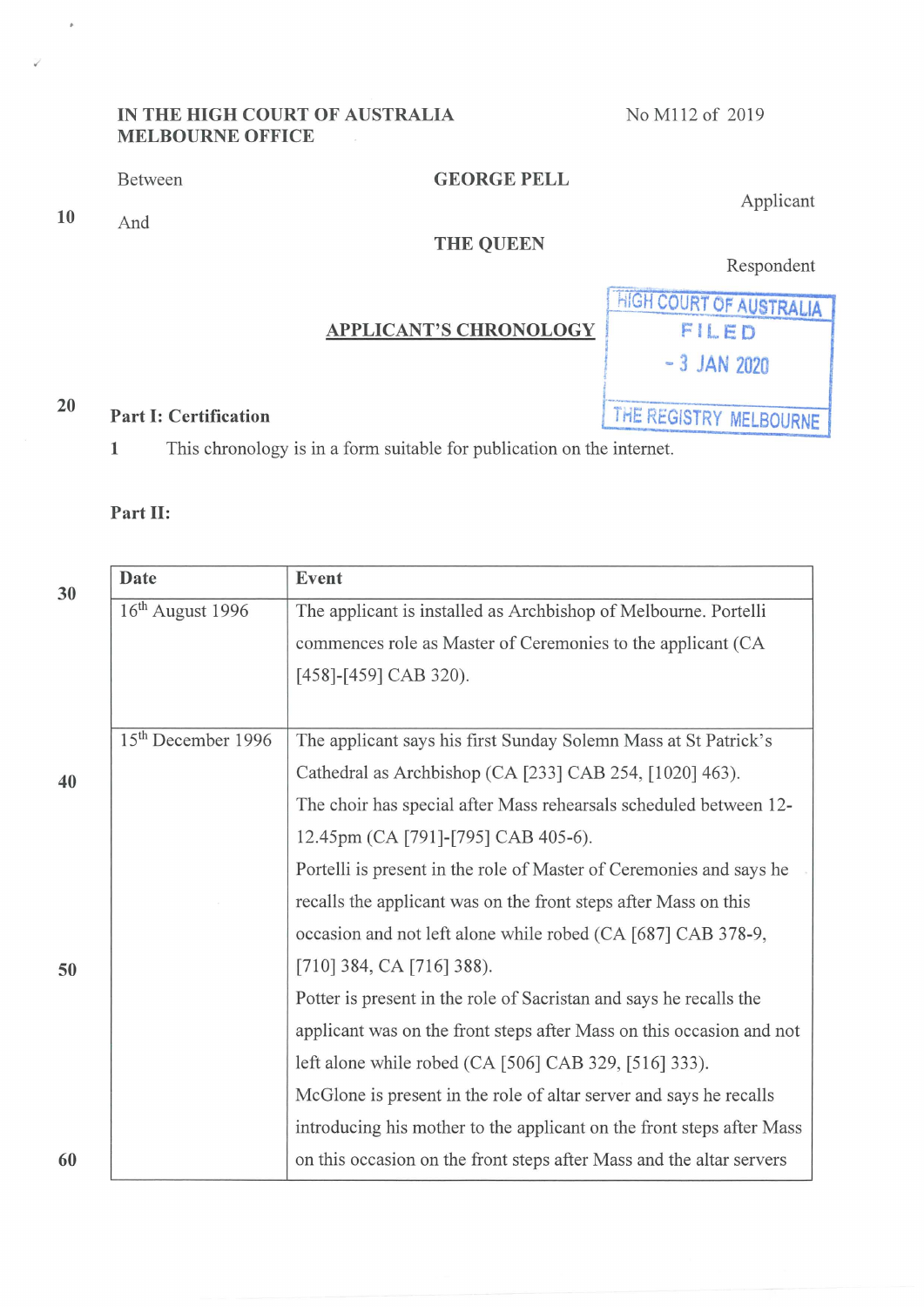|    | Date                           | Event                                                                    |
|----|--------------------------------|--------------------------------------------------------------------------|
|    |                                | were part of a 'hive of activity' in the priests' sacristy at the end of |
|    |                                | procession (CA [522] CAB 334, [531] 341-2, [294]-[297] 279-81)           |
| 10 |                                | Connor is present in the role of altar server. He says the applicant's   |
|    |                                | invariable practice as Archbishop was to remain on the front steps       |
|    |                                | after Mass and the altar servers were part of a 'hive of activity' in    |
|    |                                | the priests' sacristy at the end of each procession (CA [294]-[297]      |
|    |                                | CAB 279-281, [342] 296, [1020] 463).                                     |
|    |                                |                                                                          |
| 20 | 22 <sup>nd</sup> December 1996 | The applicant says his second Sunday Solemn Mass at St Patrick's         |
|    |                                | Cathedral as Archbishop. This is the only other Sunday Solemn            |
|    |                                | Mass said by the applicant in 1996 (CA [233] CAB 254, [1020]             |
|    |                                | 463).                                                                    |
|    |                                | The choir has special after Mass rehearsals scheduled between 12-        |
|    |                                | 12.45pm (CA [791]-[795] CAB 405-6).                                      |
| 30 |                                | Portelli is present in the role of Master of Ceremonies and says he      |
|    |                                | recalls the applicant was on the front steps after Mass on this          |
|    |                                | occasion and not left alone while robed (CA [687] CAB 378-9,             |
|    |                                | $[710]$ 384, CA $[716]$ 388).                                            |
|    |                                | Potter is present in the role of Sacristan and says he recalls the       |
|    |                                | applicant was on the front steps after Mass on this occasion and not     |
| 40 |                                | left alone while robed (CA [506] CAB 329, [516] 333).                    |
|    |                                | Connor is present in the role of altar server. He says the applicant's   |
|    |                                | invariable practice as Archbishop was to remain on the front steps       |
|    |                                | after Mass and the altar servers were part of a 'hive of activity' in    |
|    |                                | the priests' sacristy at the end of each procession (CA [294]-[297]      |
|    |                                | CAB 279-281, [342] 296, [1020] 463).                                     |
| 50 |                                |                                                                          |
|    | 23 <sup>rd</sup> February 1997 | The next occasion the applicant attends at Sunday Solemn Mass at         |
|    |                                | St Patrick's Cathedral where he presides in choir dress over Mass        |
|    |                                | said by Father Brendan Egan (CA [1027]-[1028] CAB 465)                   |
|    |                                | Portelli is present in the role of Master of Ceremonies and says he      |
| 60 |                                | was with the applicant after Mass and did not see him push or            |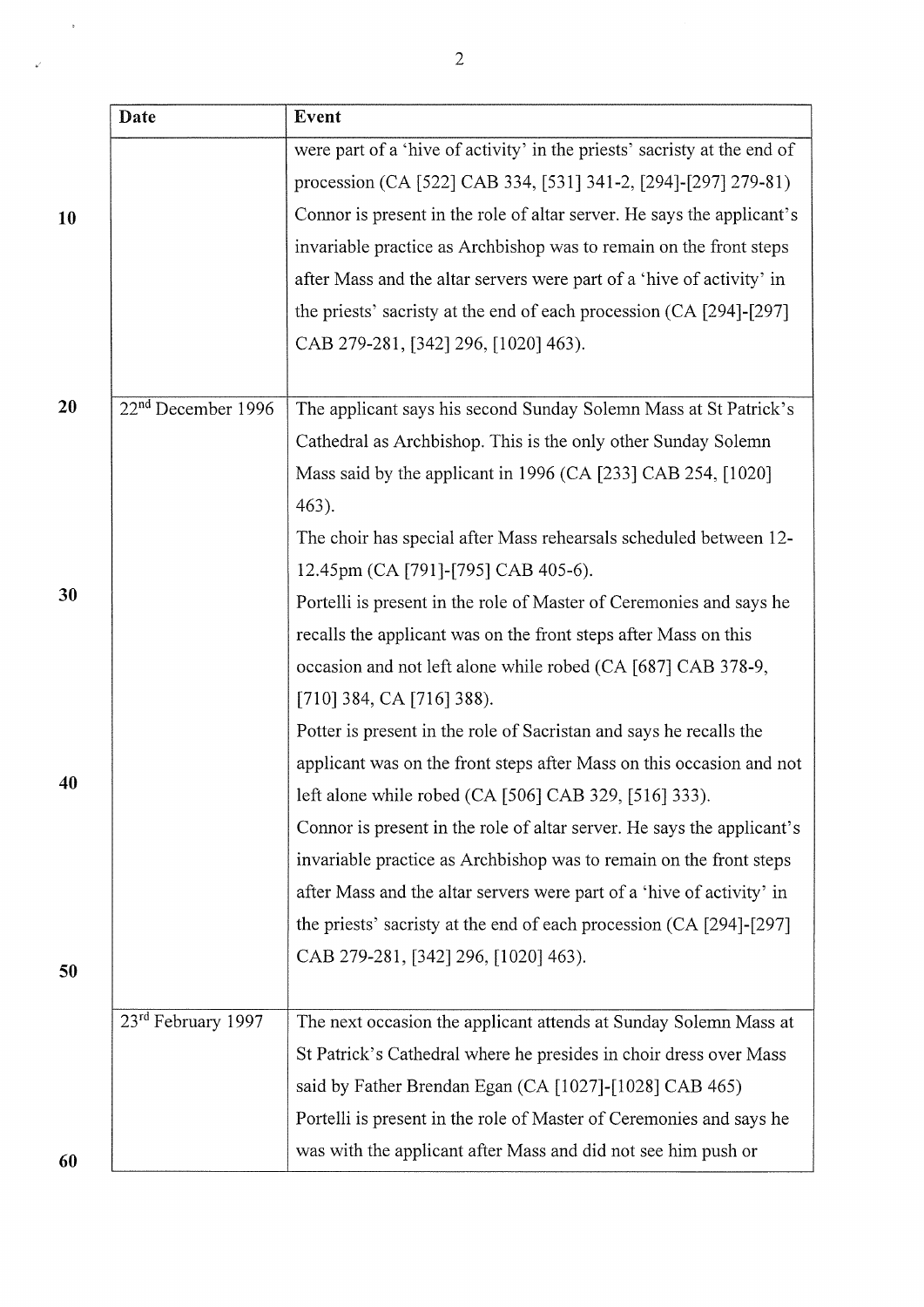|    | Date           | Event                                                                  |
|----|----------------|------------------------------------------------------------------------|
|    |                | assault anyone (CA [337] CAB 295, [710] 384, [861] 427, [875]          |
|    |                | 430)                                                                   |
| 10 |                | Egan is present in the role of Mass Sayer and would have been with     |
|    |                | the applicant after Mass (CA [345] CAB 297).                           |
|    |                | Connor is present in the role of altar server and says the applicant's |
|    |                | invariable practice of greeting on the steps was followed (CA          |
|    |                | $[876]-[878]$ CAB 430-1).                                              |
| 20 | 2001           | The other boy tells his mother he has never been interfered with or    |
|    |                | touched up while in the choir (CA [7] CAB 182).                        |
|    | June-July 2015 | The complainant makes a complaint to police alleging the applicant     |
|    |                | offended on two occasions in the same choral year being the first      |
|    |                | year the complainant was at St Kevin's and in the choir (which was     |
| 30 |                | later confirmed to be 1996) (CA [7] CAB 182, [211] 244)                |
|    | October 2016   | The police interview the applicant in Rome putting to him that the     |
|    |                | allegations relate to offending on two occasions in 1996 (Reed         |
|    |                | 1283.2-7 AFM 57).                                                      |
| 40 | June 2017      | The applicant is charged.                                              |
|    | March 2018     | Committal hearing (Charge 1631.27-8 CAB 82)                            |
|    | May 2018       | The prosecution file an indictment alleging the first incident         |
| 50 |                | between 1 July 1996-31 December 1996 and the second incident           |
|    |                | between 1 July 1996-28 February 1997 (CAB 5-8).                        |
|    | August 2018-   | The first trial.                                                       |
|    | September 2018 | The complainant gives evidence which is recorded (CA [31] CAB<br>189). |
| 60 |                |                                                                        |

 $\ddot{\phantom{0}}$ 

 $\overline{\nu}$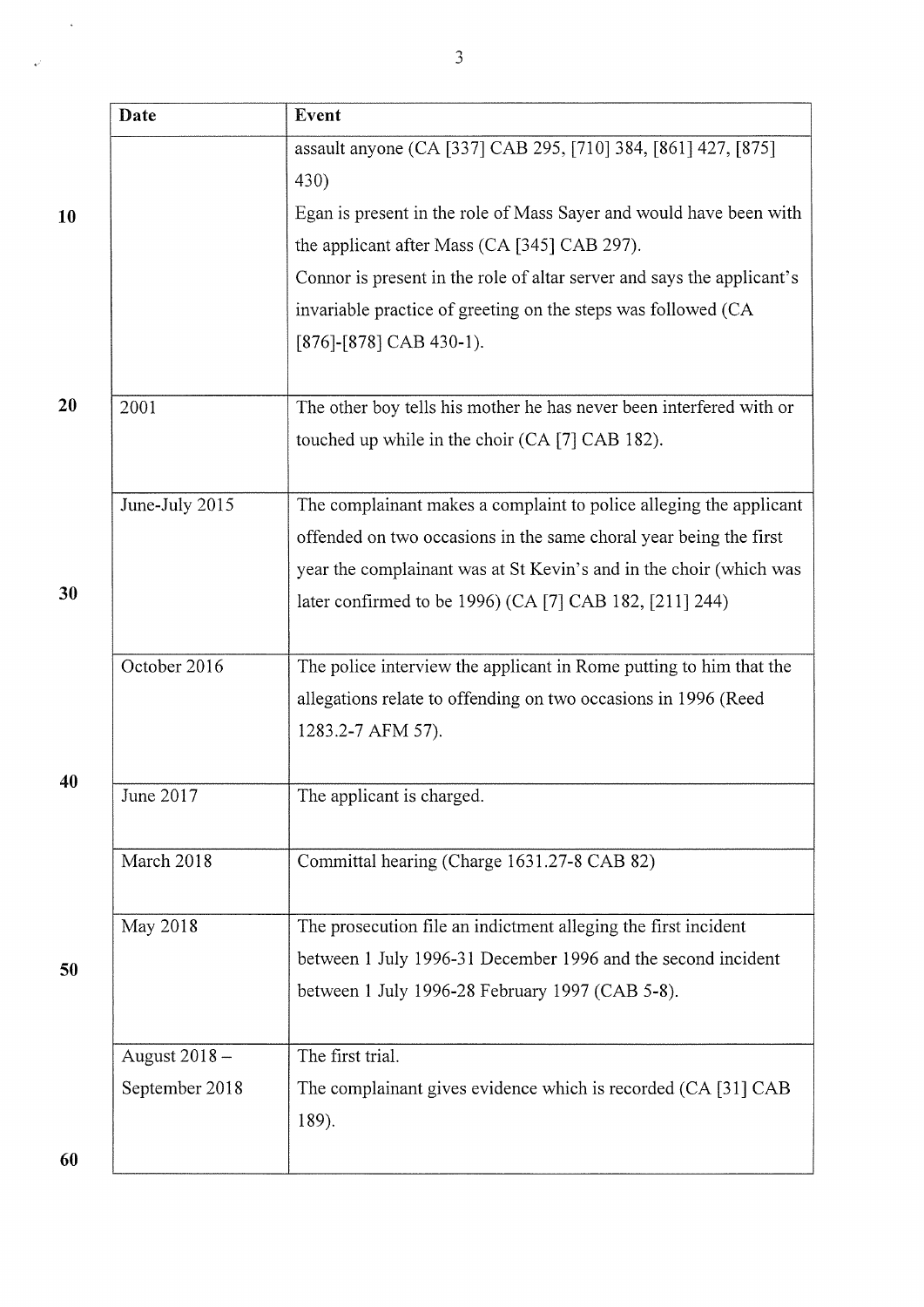|    | Date                             | Event                                                                                |
|----|----------------------------------|--------------------------------------------------------------------------------------|
|    | September 2018                   | The prosecution obtain Connor's diary which confirms the                             |
|    |                                  | applicant did not say another Sunday Solemn Mass in the charged                      |
| 10 |                                  | period after 22 <sup>nd</sup> December 1996 but was present when Father Egan         |
|    |                                  | said Mass on 23 <sup>rd</sup> February 1997 (CA [867] CAB 428-9).                    |
|    |                                  |                                                                                      |
|    | $7th November - 11th$            | The second trial (CAB 502).                                                          |
|    | December 2018                    | The complainant's recorded evidence from the first trial is played                   |
|    |                                  | (CA [31] CAB 189).                                                                   |
| 20 |                                  | By the end of the trial the prosecution case is that the first incident              |
|    |                                  | occurred on either 15 <sup>th</sup> or 22 <sup>nd</sup> December 1996 and the second |
|    |                                  | incident occurred on 23 <sup>rd</sup> February 1997 (CA [404]-[406] CAB              |
|    |                                  | $309 - 310$ ).                                                                       |
|    |                                  |                                                                                      |
|    | 11 <sup>th</sup> December 2018   | The applicant is convicted on all charges (CAB 136).                                 |
| 30 |                                  |                                                                                      |
|    | 13 <sup>th</sup> March 2019      | The applicant is sentenced to 6 years imprisonment with a non-                       |
|    |                                  | parole period of 3 years and 8 months (CAB 135).                                     |
|    |                                  |                                                                                      |
|    | $5th$ -6 <sup>th</sup> June 2019 | Appeal Hearing before Ferguson CJ, Maxwell P and Weinberg JA                         |
| 40 |                                  | (CAB 176).                                                                           |
|    |                                  |                                                                                      |
|    | 21 <sup>st</sup> August 2019     | Court of Appeal decision (CAB 176).                                                  |
|    |                                  |                                                                                      |
|    | 13 <sup>th</sup> November 2019   | Special leave application referred to Full Court for argument as on                  |
|    |                                  | an appeal (Gordon and Edelman JJ) (CAB 507).                                         |
| 50 |                                  |                                                                                      |

4

 $\hat{\mathcal{A}}$ 

 $\hat{\mathbf{z}}$